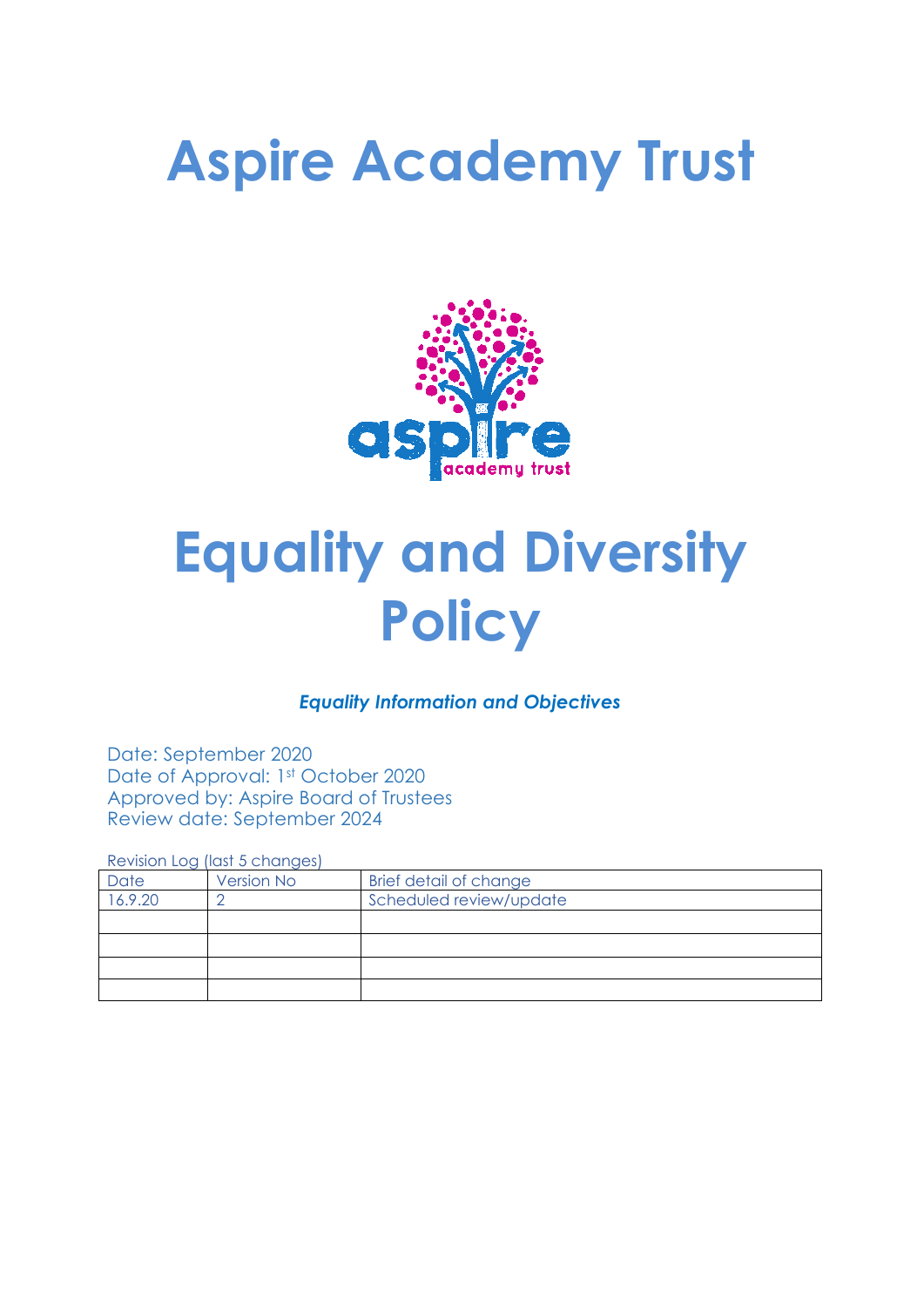

| Applicable to        |  | All individual academies |
|----------------------|--|--------------------------|
|                      |  | The Aspire Trust         |
| <b>Approval body</b> |  | <b>The Trust Board</b>   |

#### **Purpose**

The purpose of this policy is to set out the trust's commitment to equality, diversity and inclusion and the guiding principles that it has adopted to enable this commitment to be put into practice.

#### **Aims**

The Aspire Multi Academy Trust ("the Trust") is committed to complying with the Equality Act 2010, and the Public Sector Equality Duty. As a provider of education and an employer of staff, the Trust has due regards for the need to:

- Eliminate discrimination and other conduct that is prohibited by the Act,
- Advance equality of opportunity between people who share a protected characteristic and people who do not share it,

• Foster good relations across all characteristics - between people who share a protected characteristic and people who do not share it.

#### **1. Legislation**

This document meets the requirements under the following legislation:

- [The Equality Act 2010,](http://www.legislation.gov.uk/ukpga/2010/15/contents) which introduced the public sector equality duty and protects people from discrimination
- [The Equality Act 2010 \(Specific Duties\) Regulations 2011,](http://www.legislation.gov.uk/uksi/2011/2260/contents/made) which require schools to publish information to demonstrate how they are complying with the public sector equality duty and to publish equality objectives. This document is also based on Department for Education (DfE) guidance: [The Equality Act 2010](https://www.gov.uk/government/uploads/system/uploads/attachment_data/file/315587/Equality_Act_Advice_Final.pdf)  [and schools.](https://www.gov.uk/government/uploads/system/uploads/attachment_data/file/315587/Equality_Act_Advice_Final.pdf)
- We welcome our duty under the Equality Act 2010 (Gender Pay Gap Information) Regulations 2017 as an employer with more than 250 employees to publish information annually showing the size of the pay gap between our male and female employees.
- We recognise that we are obliged under our funding agreement with the Department for Education that each of our academies is at "the heart of its community, promoting community cohesion" and that we are required to ensure the spiritual, moral, social and cultural development of our young people.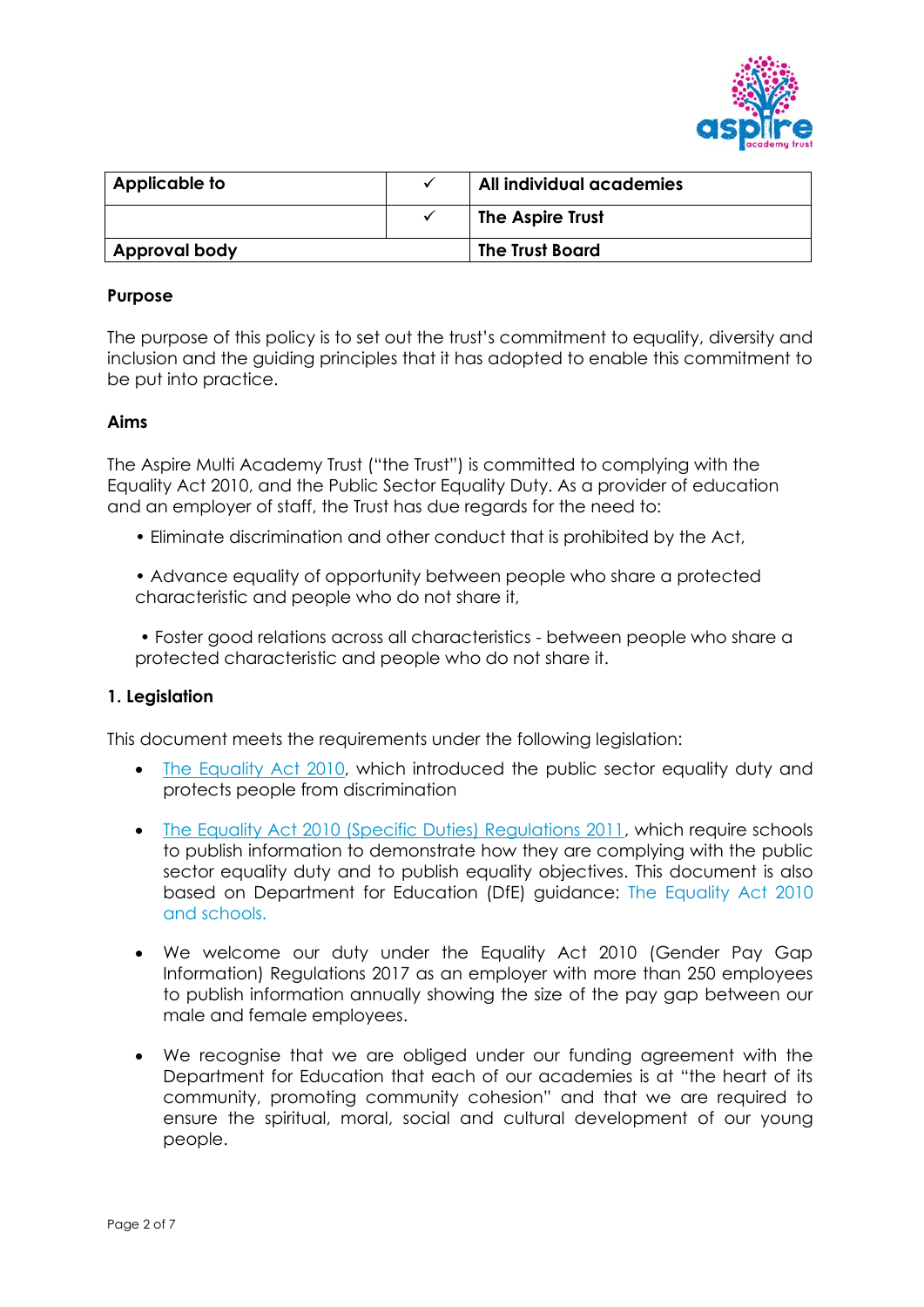

• We understand the above duties are important in enabling the trust to make a positive contribution to wider society, and that they reflect international human rights standards as expressed in the UN Convention on the Rights of the Child, the UN Convention on the Rights of People with Disabilities, and the Human Rights Act 1998.

The Trust fully understands the principle of the Act and the work needed to ensure that those with protected characteristics are not discriminated against and are given equality of opportunity.

## **2. Protected characteristics**

A protected characteristic under the act covers the groups listed below:

- Age;
- Disability;
- Race, colour, nationality, ethnic or national origin;
- Sex (including transgender);
- Gender reassignment;
- Maternity and pregnancy;
- Religion and belief;
- Sexual orientation; and
- Marriage and civil partnership (for employees).

## **3. Roles and responsibilities**

#### Trust's Board:

The trust board will review this policy and evaluate its effectiveness in achieving its aims.

## Chief Executive Officer (CEO):

the CEO in the case of the central team is responsible for ensuring this policy is consistently implemented; for ensuring that all staff are aware of their responsibilities and are given appropriate training and support; and for taking appropriate action in any cases of potential discrimination.

Each Head of School is responsible on behalf of the Trust Board for monitoring the application of this policy at school level to ensure appropriate equality objectives and actions are identified and implemented.

**Staff:** All employees and volunteers are expected to:

- take personal responsibility to behave in a manner which is consistent with the trust's values;
- positively promote an inclusive culture and challenge any incidents of prejudice or stereotyping that may occur;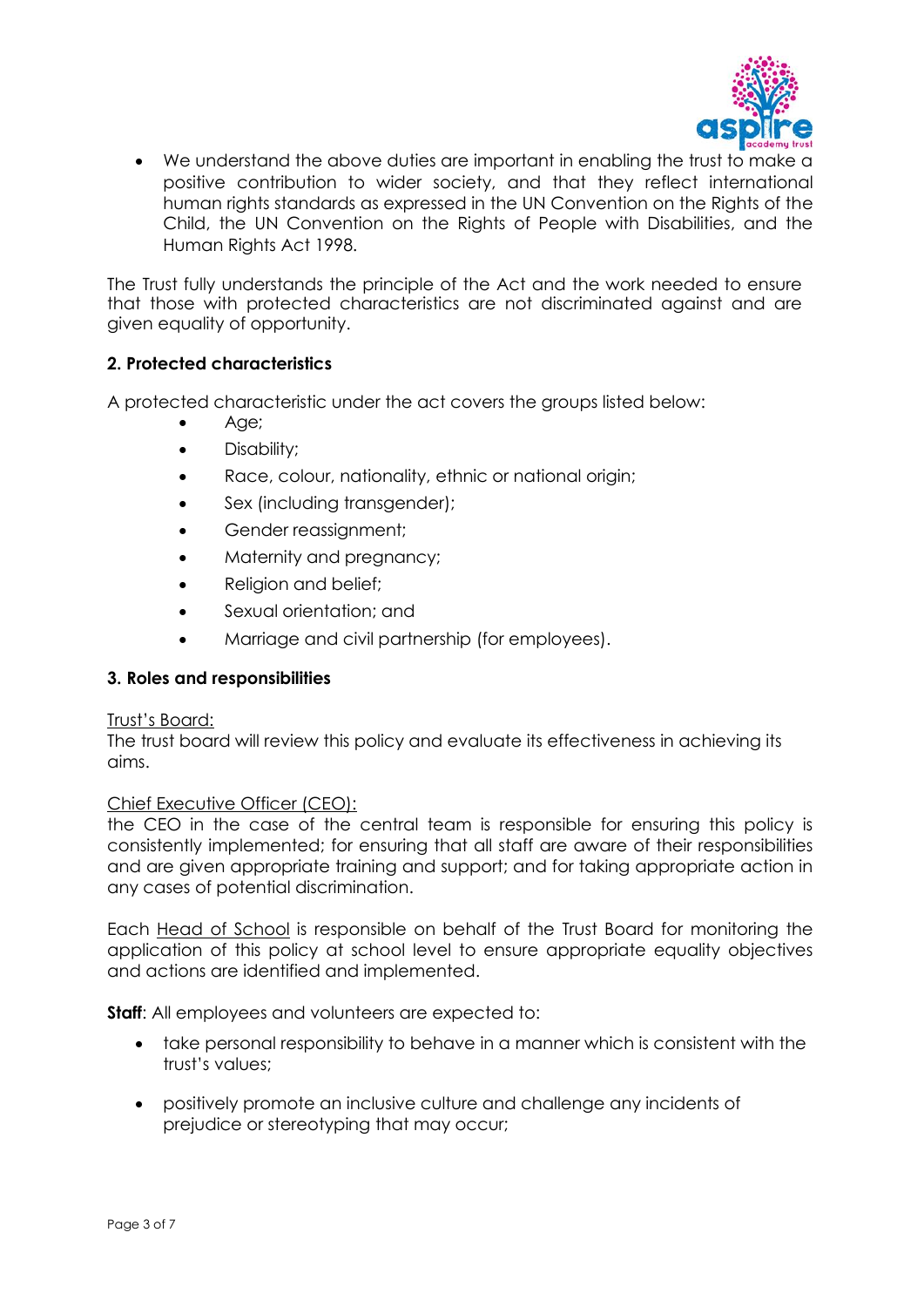

- keep up-to-date with developments in equality, diversity and inclusion relevant to their work; and
- where relevant to their role, plan and deliver curricula and lessons that reflect the principles set out below and provide appropriate support to pupils with specific needs e.g. those with SEND or for whom English is an additional language

The Trust Board will:

- Ensure that the equality information and objectives as set out in this statement are published and communicated throughout for academies, including to staff, pupils and parents, and that they are reviewed and updated at least once every four years
- Delegate responsibility for monitoring the achievement of the objectives on a daily basis to the head of school.

## **4. Advancing equality of opportunity**

## **As set out in the DfE guidance on the Equality Act, the Trust aims to advance equality of opportunity by:**

- Removing or minimising disadvantages suffered by people which are connected to a particular characteristic they have (e.g. pupils with disabilities, or gay pupils who are being subjected to homophobic bullying)
- Taking steps to meet the particular needs of people who have a particular characteristic (e.g. enabling Muslim pupils to pray at prescribed times)
- Encouraging people who have a particular characteristic to participate fully in any activities (e.g. encouraging all pupils to be involved in the full range of school societies)

In fulfilling this aspect of the duty, the Trust will:

- Analyse attainment data each academic year showing how pupils with different characteristics are performing and determine strengths and areas for improvement, implement actions in response and present this information to the AIG (delegated committee of the Board)
- Make evidence available identifying improvements for specific groups (e.g. declines in incidents of homophobic or transphobic bullying)
- Publish any further data about any issues associated with particular protected characteristics, identifying any issues which could affect pupils

#### **We recognise, respect and value difference and diversity.**

All members of our trust community are of **equal value.** We view all learners and potential learners, and their parents and carers, staff, hub councillors, Trustees and members as of equal value: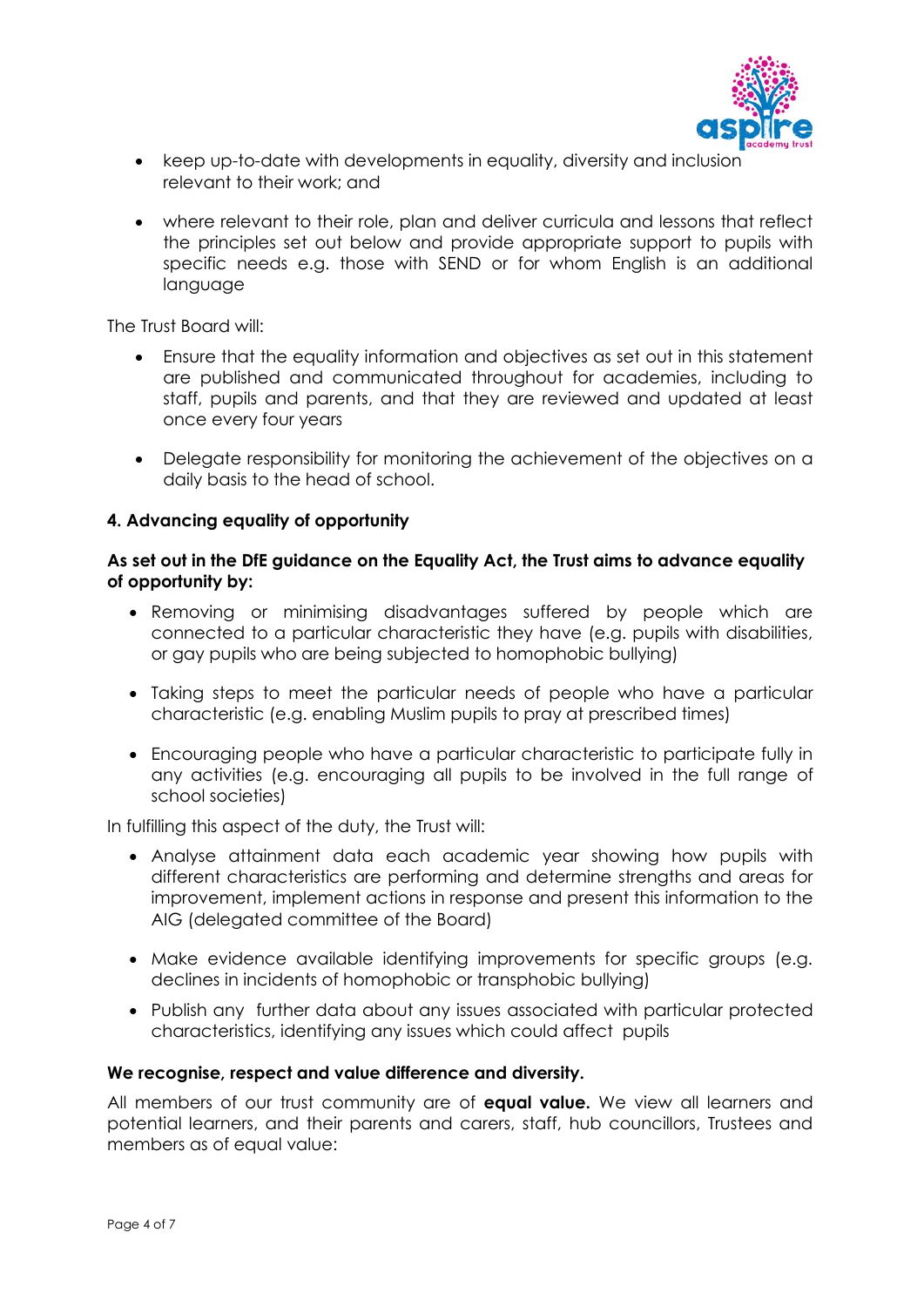

- whether or not they are disabled or have physical or mental health challenges;
- whatever their race, ethnicity, culture, national origin or national status;
- whatever their sex, gender or gender identity;
- whatever their religious or non-religious affiliation or their beliefs;
- whether their sexual orientation is towards their own sex, the opposite sex or to both sexes;
- whether or not they are pregnant or are on maternity leave;
- whatever their age; and
- whatever their marital or civil partnership status.

Valuing people equally does not necessarily involve treating them all the same. Our policies, procedures and practices must not discriminate but will nevertheless take account of differences of life experience, outlook and background, and the kinds of barriers, disadvantage and prejudice which people may face, in relation to:

- disability, so that reasonable adjustments are made, and physical and emotional wellbeing promoted;
- race and ethnicity, so that different cultural backgrounds and experiences of prejudice are recognised;
- gender, so that the different needs and experiences of girls and boys, women and men, and trans people, whether non-binary or non-gendered, are recognised;
- sexual orientation;
- religion, or a lack of religion, or philosophical beliefs, or a lack of beliefs, that affect their life choices or the way they live;
- age;
- pregnancy or being on maternity leave; and
- marital or civil partnership status.

## **5. Fostering good relations**

The Trust aims to foster good relations between those who share a protected characteristic and those who do not share it by:

- Promoting tolerance, friendship and understanding of a range of religions and cultures through different aspects of our curriculum. This includes teaching in RE, citizenship and personal, social, health and economic (PSHE) education, but also activities in other curriculum areas. For example, as part of teaching and learning in English/reading, pupils will be introduced to literature from a range of cultures
- Holding assemblies dealing with relevant issues. Pupils will be encouraged to take a lead in such assemblies and we will also invite external speakers to contribute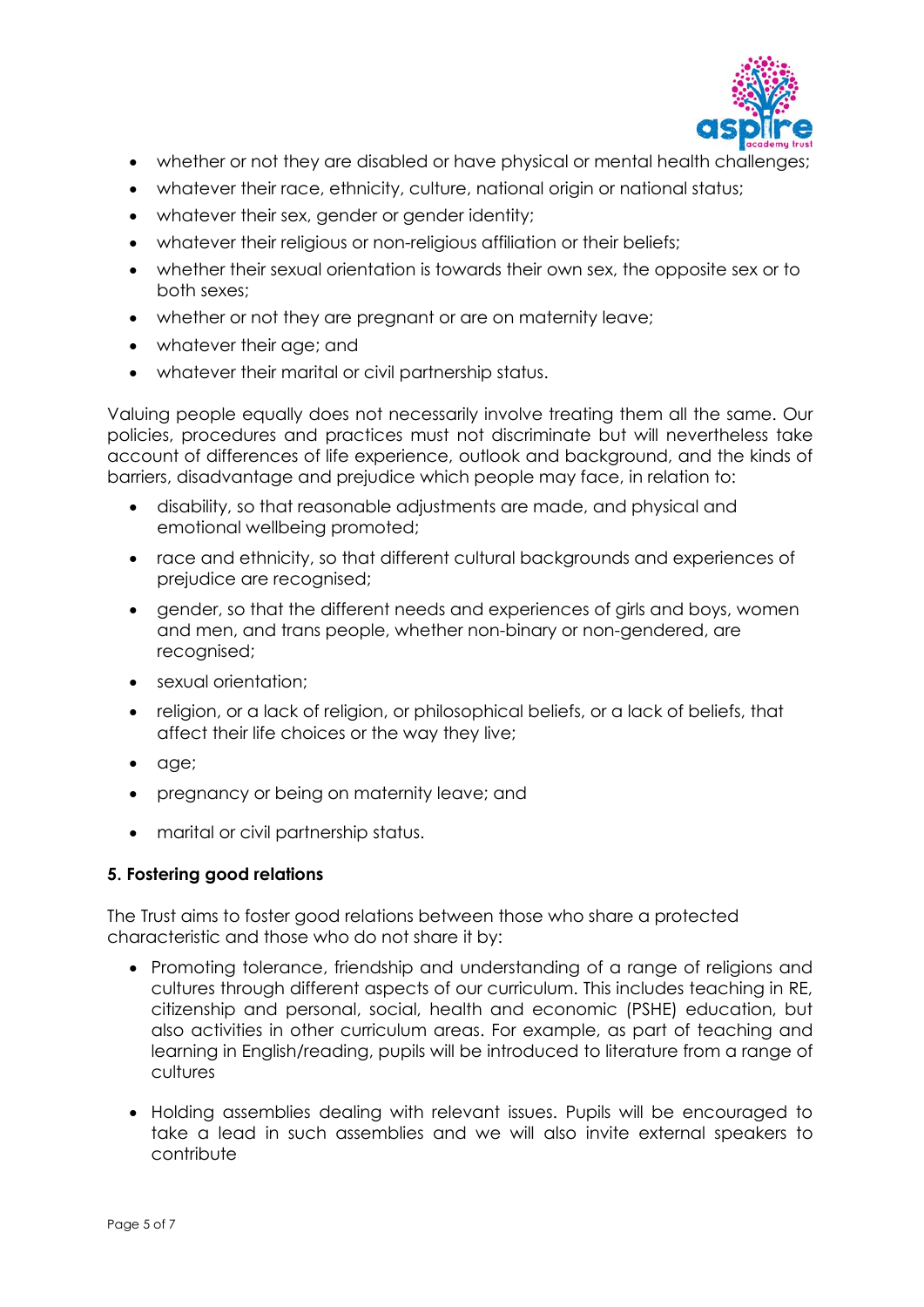

- Working with our local community. This includes inviting leaders of local faith groups to speak at assemblies, and organising school trips and activities based around the local community
- Encouraging and implementing initiatives to deal with tensions between different groups of pupils within the school. For example, school councils should have representatives from different year groups and is formed of pupils from a range of backgrounds. All pupils are encouraged to participate in the school's activities, such as sports clubs. We also work with parents to promote knowledge and understanding of different cultures
- Aim to develop community links with people and groups who have specialist knowledge about particular characteristics, which helps inform and develop our approach.

## **6. Equality considerations in decision-making**

The Trust ensures it has due regard to equality considerations whenever significant decisions are made. The Trust always considers the impact of significant decisions on particular groups. For example, when a school trip or activity is being planned, the school considers whether the trip:

- Cuts across any religious holidays
- Is accessible to pupils with disabilities
- Has equivalent facilities for boys and girls

## **7. Policies and practices**

We ensure the principles above apply to the full range of our policies and practices, including those that are concerned with:

- learners' progress, attainment and achievement;
- learners' personal development, welfare and wellbeing;
- teaching styles and strategies;
- admissions and attendance;
- care, guidance and support;
- behaviour, discipline and exclusions;
- working in partnership with parents and carers;
- working with the wider community;
- safeguarding children in education;
- religious beliefs and practice including requests relating to religious observance and practice;
- employment and volunteering opportunities including recruitment, retention and professional development